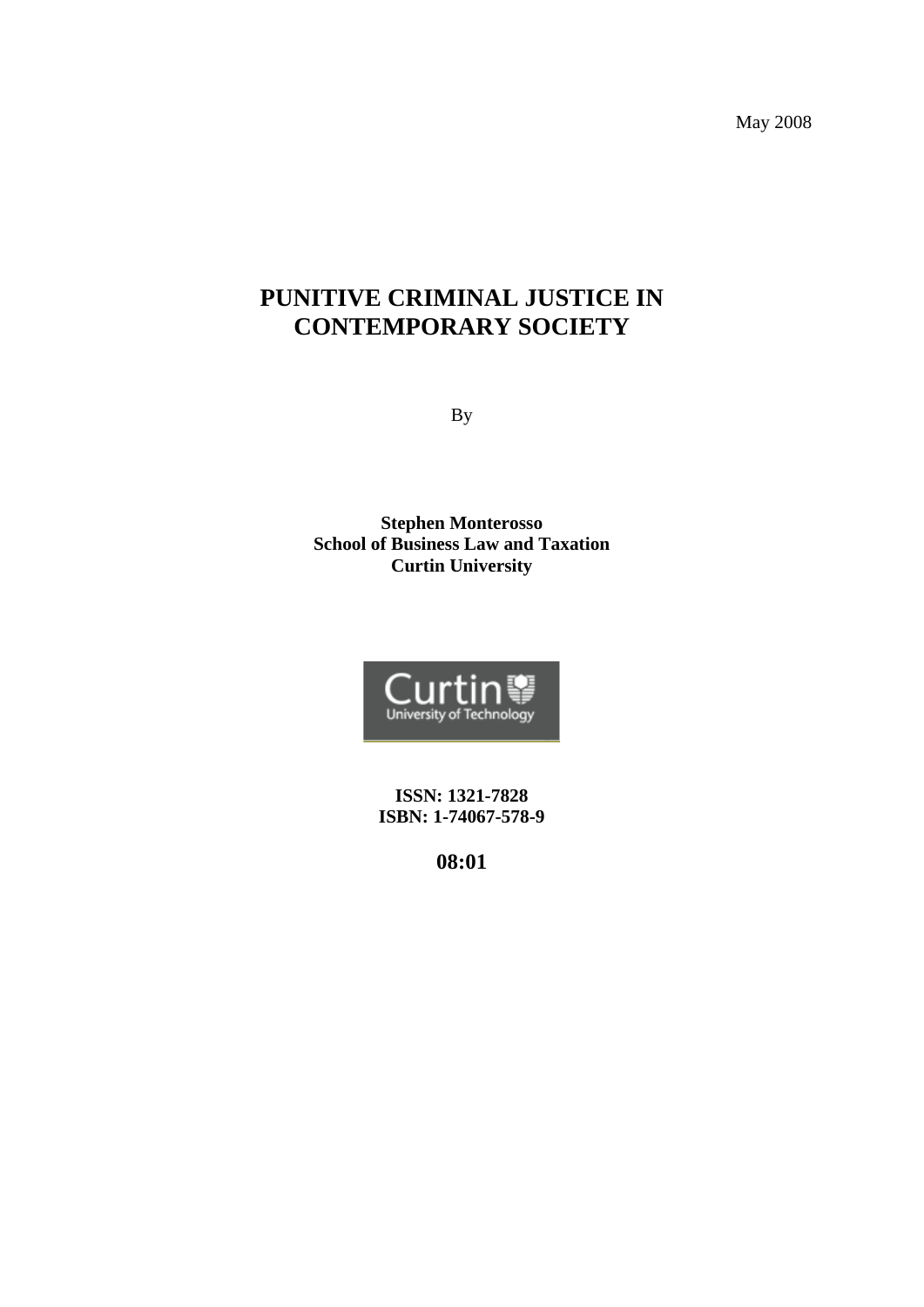# **PUNITIVE CRIMINAL JUSTICE IN CONTEMPORARY SOCIETY**

**Stephen Monterosso** 

#### **ABSTRACT**

This paper examines the influence of so-called popular punitivism on contemporary society. Concerted efforts by policy makers have, in recent times, promoted the use of punitive criminal justice methods and rhetoric to maintain a castigatory sentiment amongst the public. This has lead to the acceptance that crime and anti social behaviour are more effectively controlled by harsh and authoritarian measures. Central to this rise in punitive sentiment is the use of media and other agencies to legitimize and encourage a sensationalized fear of crime which owes more to imagery and emotive elements than criminological research.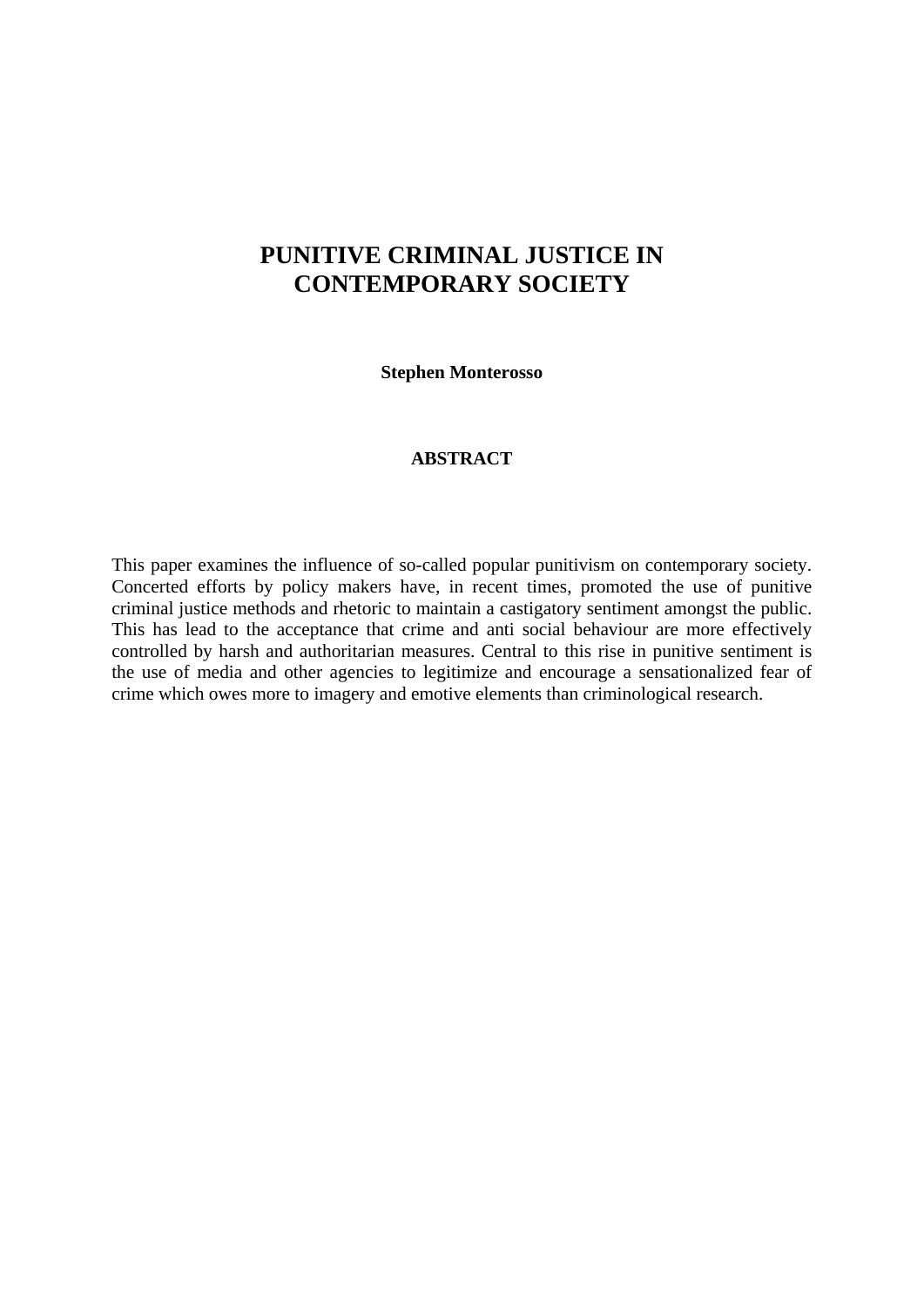### **Table of Contents**

| <b>INTRODUCTION</b>                               |   |
|---------------------------------------------------|---|
| A DISCUSSION OF POPULAR PUNITIVISM                |   |
| A COUNTERPOINT TO THE POPULAR PUNITIVISM ARGUMENT | 6 |
| <b>CONCLUSION</b>                                 |   |
| <b>WORKING PAPER SERIES</b>                       |   |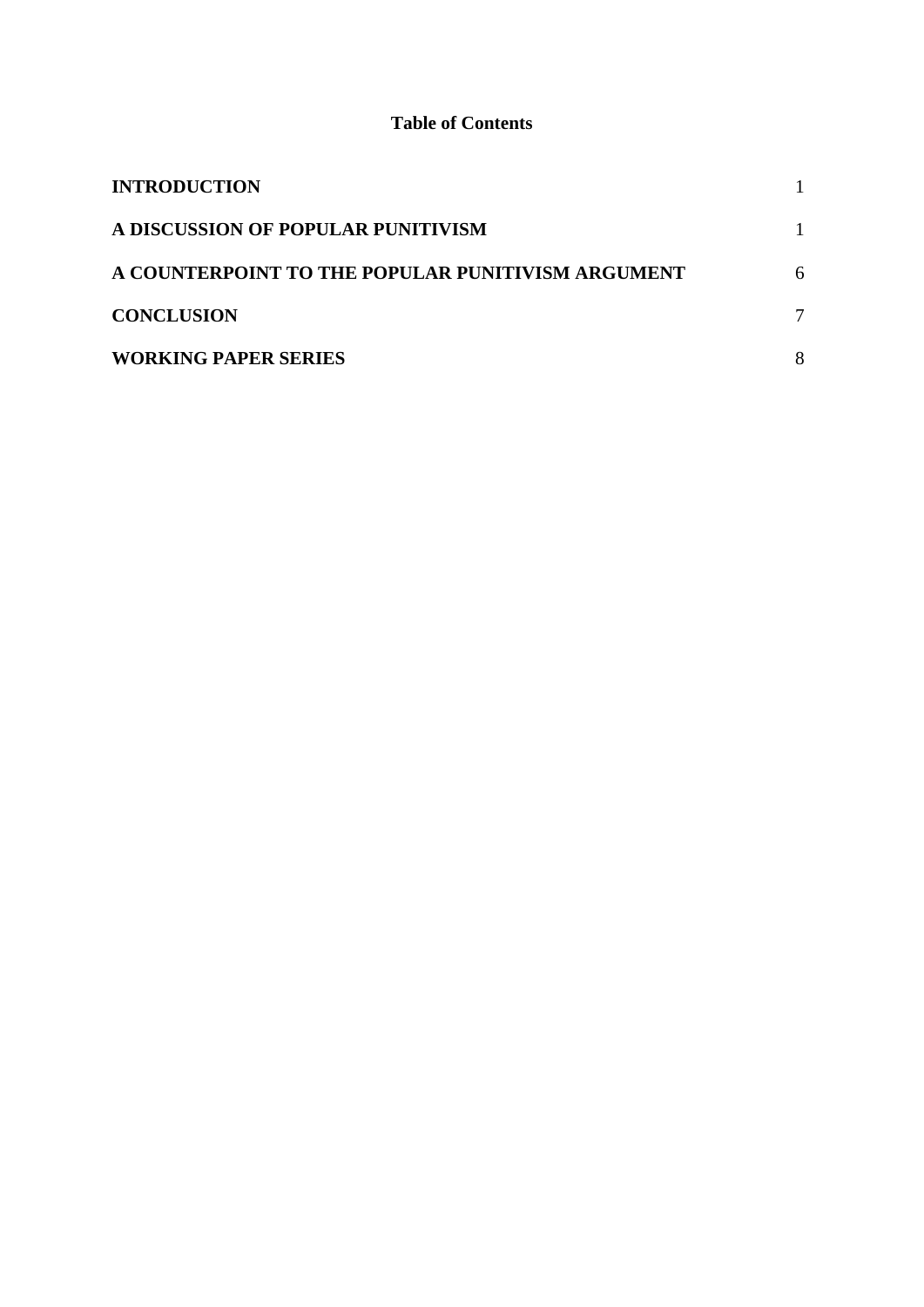#### **INTRODUCTION**

Popular punitivism remains a contentious issue amongst criminologists, academics and other experts. It can be defined as the interplay in late modern society between the media, public opinion and politicians that generates a backdrop to the formulation and implementation of both criminal justice and penal policy.<sup>1</sup> Freiberg<sup>2</sup> suggests that popular punitivism allows politicians to effectively draw from and shape public opinion, which in turn enables power maintenance and vote buying. Garland<sup>3</sup> contends that popular punitiveness has progressed to become a deep seated aspect of modern culture that is embedded within the consciousness of the public, police and judiciary alike. Punishment (at least in an expressive sense) has once again become highly fashionable and is embraced warmly by the public who now are more angered and resentful. Fear of crime has effectively become a problem 'in and of itself' and the resultant government policies are designed more to allay such fear than reduce crime.<sup>4</sup> Essentially, a new political order has emerged that combines punitive policies and pragmatic risk management.<sup>5</sup>

#### **A DISCUSSION OF POPULAR PUNITIVISM**

Key contributors to the growth of popular punitivism are media-driven public insecurities about crime and criminals that are addressed through highly visible but effectively hollow governmental initiatives.<sup>6</sup> A recent example, 'Too Soft on Crime', appeared in the *Sunday Times*. 7 This article described Western Australia as an unsafe place in which to live and denounced the state government as being soft on crime following the publication of an extensive law and order survey. The study included the canvassing of issues such as the location of dangerous areas or 'hot spots', whether judges should be allowed to overrule jury verdicts, the exposure of paedophiles and the question of whether the affluent or media/sport stars receive more favourable treatment in court. Other law and order issues were canvassed including anti-hoon legislation, sex crimes and new proposals to allow prisoners to stay at home until prison beds are available. An additional article detailed an incident where a grandmother was threatened with a handgun in a road rage incident.

Mason<sup>8</sup> suggests that the media are a discursive and emblematical practice that attempts to regulate the way a subject can be discussed and examined. Effectively, the media legitimizes and naturalizes meaning by using language that imposes values upon the public. Since the 1980s there has been in evidence a shift away from bureaucratic and expert-driven penal policy toward one that is based more on emotions and symbolism. Unsurprisingly, politicians

<sup>&</sup>lt;sup>1</sup> T Thomas, 'When Public Protection becomes Punishment? The UK Use of Civil Measures to Contain the Sex Offender' (2004) 2 *European Journal of Criminal Policy and Research* 338. 2

<sup>&</sup>lt;sup>2</sup> A Freiberg, 'Affective Versus Effective Justice: Instrumentalism and Emotionalism in Criminal Justice (2001) 3(2) *Punishment & Society* 270. 3

<sup>&</sup>lt;sup>3</sup> D Garland, 'The Limits of Sovereign Power, Strategies of Crime Control in Contemporary Society' (1996) 36(4) *British Journal of Criminology* 460. 4

<sup>&</sup>lt;sup>4</sup> D Garland, *Culture of Control: Crime and Social Order in Contemporary Society* (2001) 9.<br><sup>5</sup> L Simon, 'Power, Authority and Criminal Law' in Coverning Through Crime (2007) 23.

<sup>&</sup>lt;sup>5</sup> J Simon, 'Power, Authority and Criminal Law' in *Governing Through Crime* (2007) 23.

<sup>&</sup>lt;sup>6</sup> P Mason, 'Lies, Distortion and What Doesn't Work: Monitoring Prison Stories in the British Media' (2006) 2(3) *Crime, Media, Culture* 252. 7 *The Sunday Times* (Western Australia) September 9, 2007. 8

 $8$  Mason above n 6, 252-3.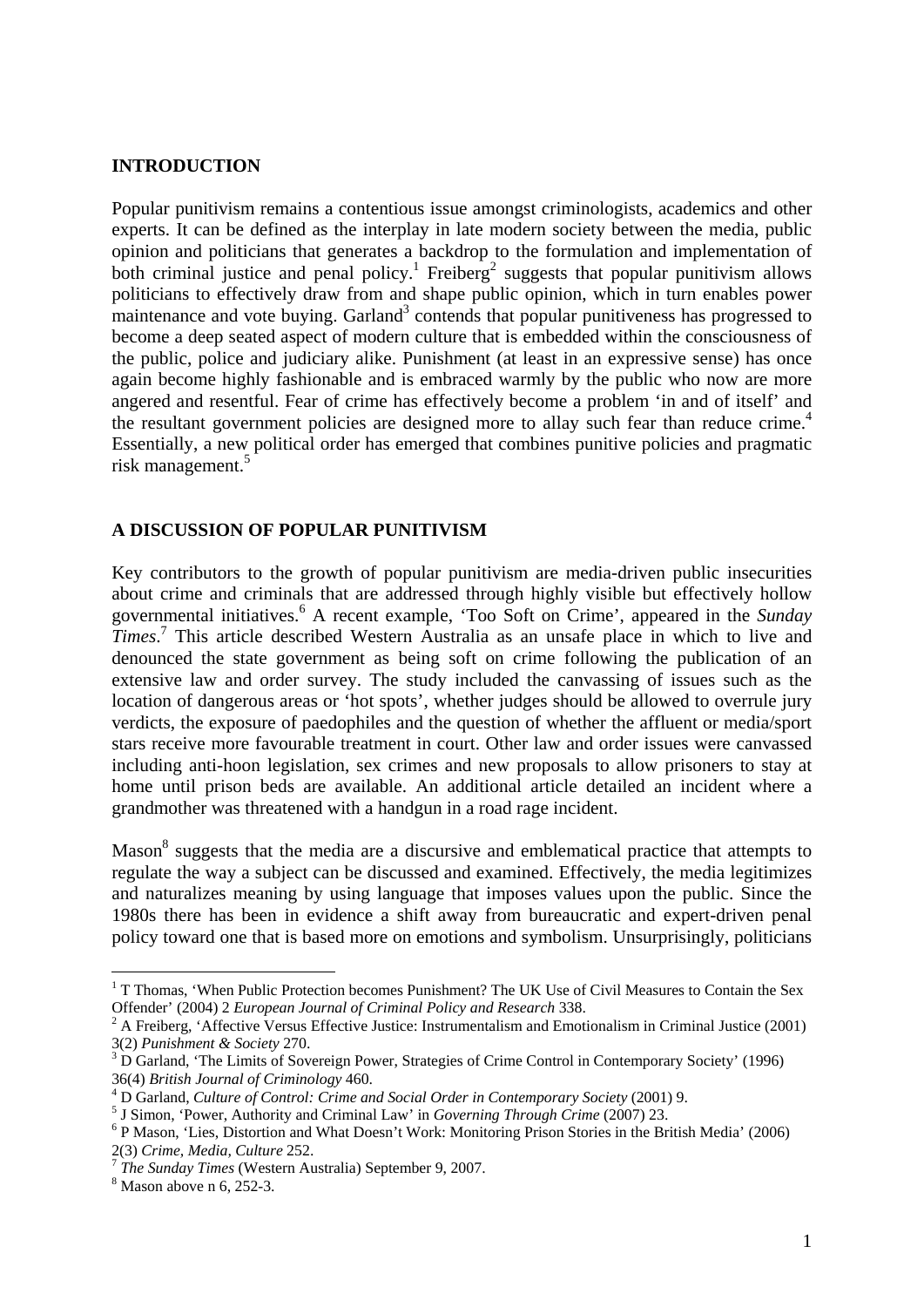are the recipients of considerable benefit from this construct of attitudes as penal effectiveness is sacrificed for political advantage.<sup>9</sup> Politicians have actively encouraged the increase in punitive sentiment amongst the population which can then conveniently be justified as an appropriate and explainable response to rising crime and bourgeoning prison populations.10 By extension, research and analysis of criminal justice and penal initiatives become subordinate to the 'tabloid' interpretation. This construal diminishes the influence of criminological or expert sources allowing individual or high profile cases (often accompanied by dramatic imagery and prose) to take precedence, which encourages a more authoritarian approach to crime and offending. The dominant voice has effectively been transferred from the criminologist or expert to long-suffering citizens who live in fear and demand that strong measures of protection and punishment for wrongdoers are undertaken.<sup>11</sup>

There are many and varied types of punitive government initiatives and a number will be discussed in this paper. Examples of popular punitive practices include (along with colourful, media savvy titles such as 'tough on crime' and 'do the crime, do the time') increases in sentencing rates along with harsher penalties, zero tolerance policing, sex offender registers and intrusive security monitoring including closed circuit television. Mason<sup>12</sup> argues that British criminal justice policy will, for example, continue the punitive approach to prisons and uphold the 'prison works' position. Excessive incarceration will presumably continue to exist as a populist and cruel form of punishment. Indeed, prisons have perhaps achieved a hegemonic status that is resistant to material or ideological attack in the contemporary punitive society. This has been evident in many jurisdictions, such as Australia, England and America. Indeed, incarceration rates continue to accelerate despite an actual fall in crime rates, such as in America.<sup>13</sup> It must be said, however, that the situation has stabilized somewhat in the Australian jurisdiction after big rises in prison populations were experienced in the period following the mid 1990s. Sadly, Indigenous rates of incarceration in Australia show no such trend and continue to increase.<sup>14</sup> Maruna & King<sup>15</sup> argue that popular punitive practices such as the return of boot camps, chain gangs and capital punishment are evidence of public emotions of law enforcement being transferred into action. Other examples of punitive measures include 'no frills' prison, 'zero tolerance' policing, lengthy mandatory sentences, indefinite sentences, 'adult time for adult crime' sentences, various forms of capital punishment, the contentious 'three strikes and you're in' policies, 'truth in sentencing' and intrusive video surveillance amongst other exemplars.<sup>16</sup>

Another example of punitive practice is the abandonment of procedural safeguards that serve to protect people from abuse in the legal environment, such as the rights of suspects and prisoners.<sup>17</sup> Thomas<sup>18</sup> contends that in the United Kingdom, a sex offender register has been created based not on substantive evaluation or research but popular opinion expressed

<sup>&</sup>lt;sup>9</sup> S Maruna & S King, 'Public Opinion and Community Penalties' in A. Bottoms, S. Rex & G. Robinson (eds.) *Alternatives to Prison. Options for an Insecure Society* (2004) 84. 10 Frieberg above n 2, 265.

<sup>&</sup>lt;sup>11</sup> Thomas, above n 1, 338; Garland above n 4, 9, 10 & 13.

 $12$  Mason above n 6.

 $13$  Frieberg above n 2, 265.

<sup>14</sup> *Crime and Criminal Justice Statistics Indigenous Prisoners in Australian Crime. Facts and Figures 1* (2006) Australian Institute of Criminology <*http://www.aic.gov.au/publications/facts/2005/*>. 15 Maruna & King above n 9, 84.

 $16$  Garland above n 4, 13.

<sup>17</sup> M Tonry, 'Symbol, Substance and Severity in Western Penal Policies' (2001) 34(4) *Punishment & Society* 529; Frieberg above n 2, 268; Garland above n 4, 12.

 $18$  Thomas above n 1, 339.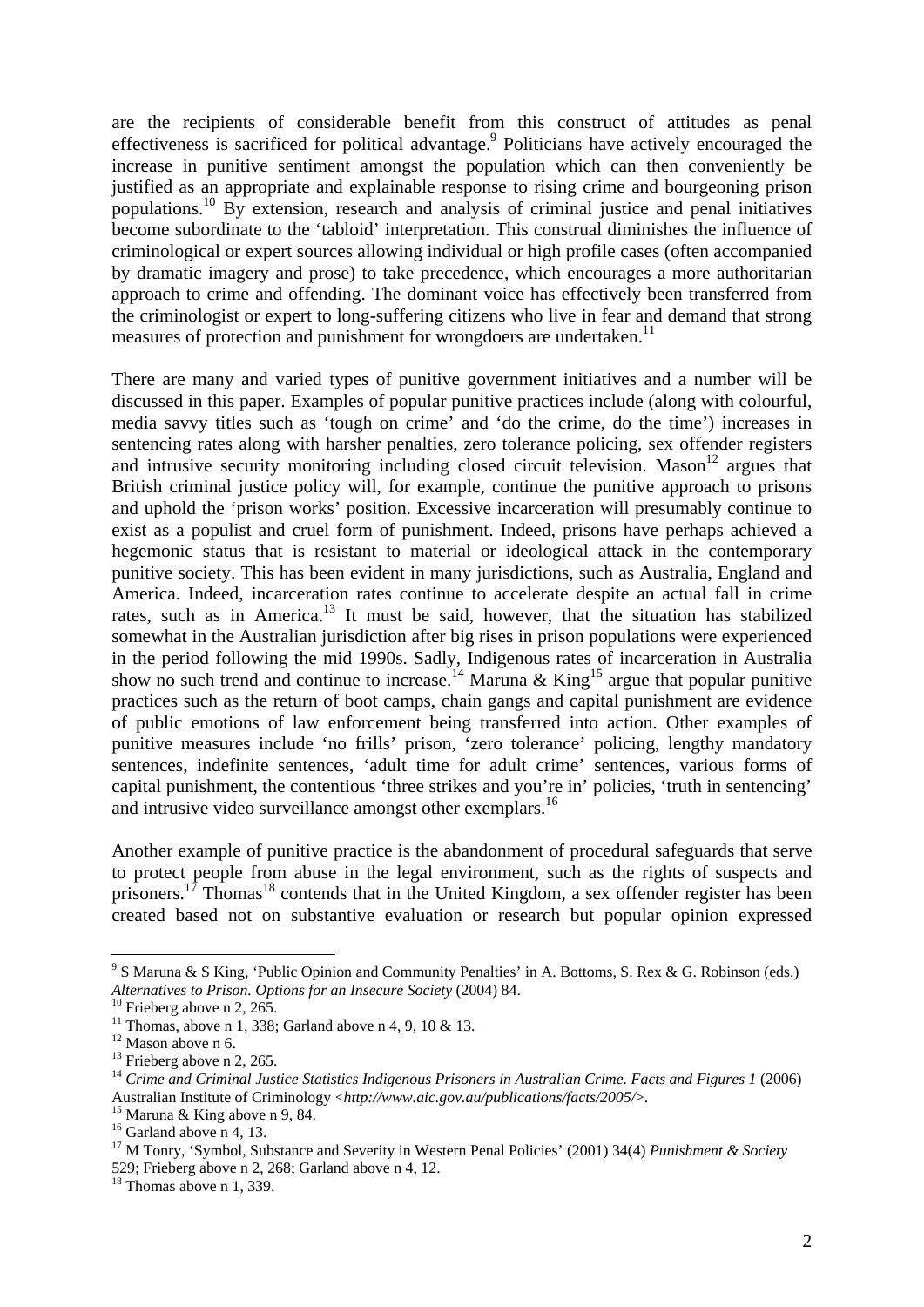unsurprisingly through the media, including the publication of sex offender details which has led to mass demonstration, denunciation and vigilantism. The government responded with legislative amendments imposing more severe requirements on sex offenders. The so-called return of the victim and victim status has also become apparent in the prevailing punitive environment. That is, the interests and emotions of victims (including actual, familial and potential) both underpin the punitive approach and justify the penal welfare approach. In the past, victims existed for the most part as bit players in the criminal justice process. An apposite example is the careful use of symbolism for both victims and family members in the punitive model rather than portrayal as unfortunate citizens who have been harmed by crime. Essentially, the victim becomes a rather more representative character who has experienced collective rather than individual harm under the punitive model.<sup>19</sup>

Garland<sup>20</sup> also suggests that the 'law and order' stance of many governments effectively attempts to reinforce the state's power to govern by force and deny rights and conditions that would otherwise be acknowledged, including the right of silence for defendants and the exclusionary rule.<sup>21</sup> State powers and symbols are essentially manipulated and draw from public insecurities about rising crime and criminals. Examples include decisions to inflict harsh custodial punishment which serve to exaggerate sovereign might. Mason<sup>22</sup> contends that in the United Kingdom, the media actively constructs a penal discourse that normalises and more importantly strives to expand the notion that prisons are an effective solution to crime. An exemplar of the extent to which popular punitive policies are amplified by media occurred during October 2005 in the United Kingdom where prisoners were constantly portrayed as a social threat in print media and a large number of free to air terrestrial television programs flavoured with descriptions that highlighted violent offenders and offences, yet were unsurprisingly silent on penal issues such as prisoner rights. There was also extended emotional coverage of victims' family members. Extensive coverage of the proposed release of prisoners with electronic tags was also aired when the Home Office sought to extend the eligibility of prisoners for home detention. Moreover, the electronic media's version of events was combined with provocative print media reports on exaggerated release statistics and colourful stories of luxurious conditions in British prisons. This included much mileage being made of prisoners being provided with keys to their cells with the implication that freedom and choice is being provided to prisoners. Unsurprisingly, while overcrowding was mentioned it was deftly adapted to a financial aspect by the media who were quick to highlight the significant cost per night of placing prisoners into police cells when prison cells are unavailable.

In sympathy with these types of media-fuelled discourses is the long standing attack on the 'other'. That is, the relentless attack of those groups seen as disadvantaged or undesirable in society. The notion of the alien 'other' depicts criminals as members of treacherous groups of certain ethnic or racial groups. This criminology relies upon images, stereotypes and particularly anxieties, rather than research. The fabled 'folk devils' and 'moral panics' propounded by Cohen in early research are an essential ingredient of the so-called 'moral street sweeping' movement.<sup>23</sup> Tonry<sup>24</sup> argues that whilst ostensibly concerned with crime and criminals, popular punitivism is really a vehicle that allows people to direct their anger and

 $19$  Garland above n 4, 11.

 $20$  Garland above n 3, 460-61.

 $21$  Garland above n 4, 12.

 $22$  Mason above n 6, 252-264.

<sup>&</sup>lt;sup>23</sup> H Blagg, *Policing Issues for the 21<sup>st</sup> Century* (2007).<br><sup>24</sup> Tonry above n 523.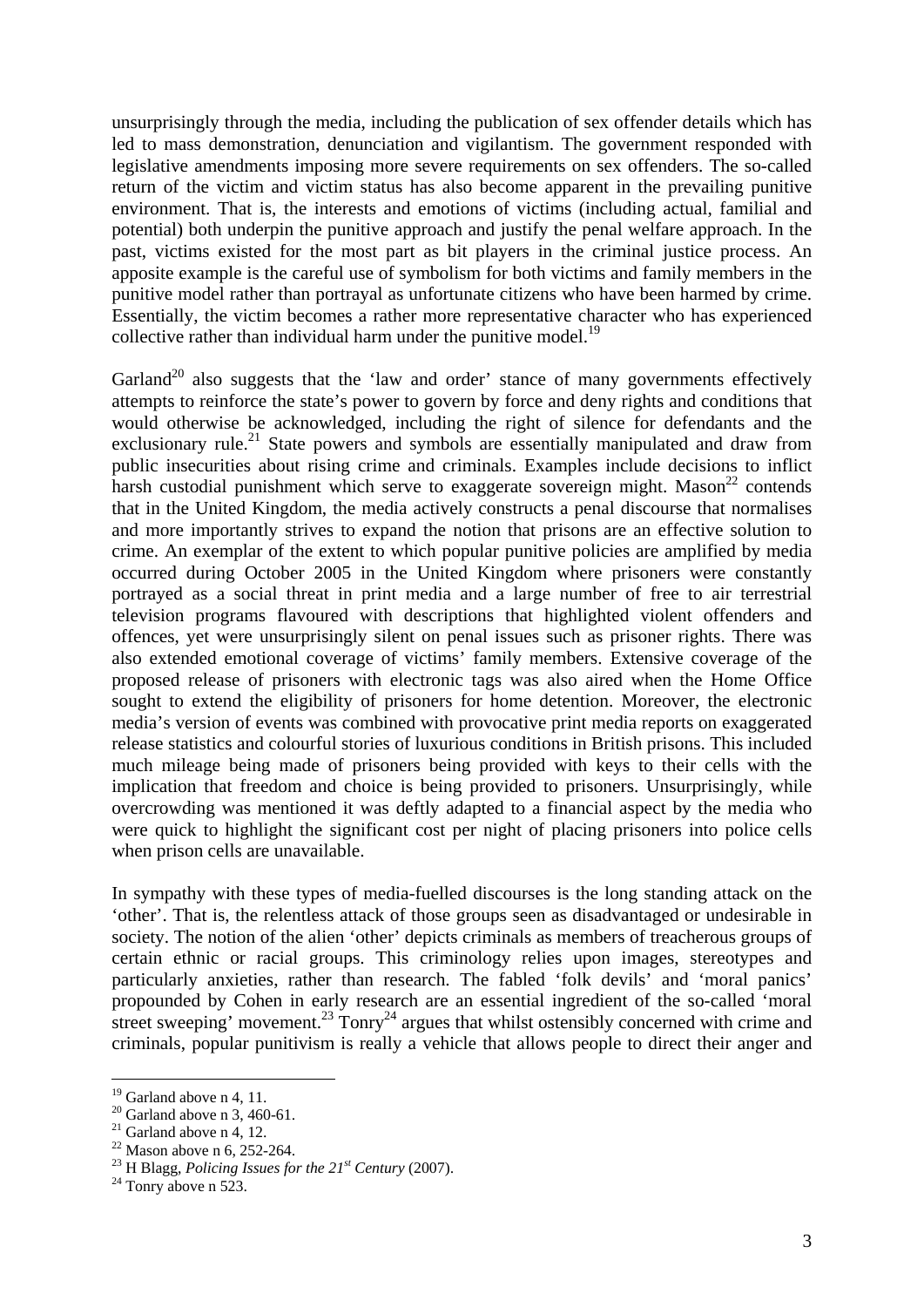post modern unhappiness and anxieties (resulting from significant social and economic change) toward scapegoats such as criminals, welfare recipients and immigrants along with other vulnerable targets. Typically, this group of people, for example, the African American and Hispanic population in the United States, reside in concentrated poverty areas of cities and are separated from the 'suburban locus' of mainstream social and economic existence. These groups are habitually viewed as a marginal population lacking hope, literacy and skills, and for all intents and purposes are seen as not just an underclass but a dangerous class. This, in the punitive analysis, is a group that is both high risk and in need of management for the protection of society. The rehabilitation of offenders can, however, only be realised where the larger community and specifically the middle and higher classes consider that the offender shares the 'same normative universe.' The whole notion of an underclass is one that essentially represents permanent marginality of a section of the population.<sup>25</sup> A particularly instructive example would be during the so called 'mugging crisis' in the 1970s in the United Kingdom, where the media unsurprisingly fuelled a panic targeted at immigrants.<sup>26</sup> The use of the American vernacular of mugging was also significant; while people had been assaulted in streets and public places for centuries, the use of new jargon added to the anxiety amongst the population. The promotion of criminality by popular punitive methods, argue Maruna et  $a^{27}$  allows ghettoization, prisonization, stigmatization and the social exclusion of the poor, and that offenders are nothing more than a 'stand in' or scapegoat population. Garland<sup>28</sup> suggests that punitive policies are grounded in characterising this type of offender as 'yobs', 'predators', career criminals or members of an underclass effectively representing an enemy.

As long ago as the 1970s, punitive sentiment began to gain momentum after an exceptionally long period of relative stability and penal welfarism dating from the 1890s that had utilised a common sense approach by generations of academics, policy makers and criminal justice practitioners. Effectively a system of 'decency and humanity' has morphed into one of  $\cdot$ insecurity, anger and resentment'.<sup>29</sup> Garland<sup>30</sup> contends that in Britain, for example, a significant shift toward a punitive approach to criminal justice policy has taken place. For his part, Garland<sup>31</sup> argues that crime is experienced as a prominent feature of contemporary life and a routine aspect of everyday consciousness with high crime rates a commonplace feature. Rather than addressing the causes of criminal behaviour as would be the case in a less oppressive welfare model, the punitive model focuses on the effects of crime toward victims, citizens and society. A visible change in the official discourse has occurred as expressive punishment has seemingly been legitimized and a language of punishment (reflecting public sentiment) is very much the norm. Indeed, as described by Garland, $32$  the emotions and sentiment of the public have now be translated into action in ways that would have appeared highly optimistic decades ago. Maruna &  $King<sup>33</sup>$  and Simon<sup>34</sup> suggest that a narrowing of debate and a startling convergence amongst the major political parties has emerged that is grounded in the argument that uncompromising penal measures which maintain an approach

 $25$  M Feeley & J Simon, 'The New Penology: Notes on the Emerging Strategy of Corrections and its Implications' (1992) 30(4) *Criminology* 467-468. 26 Simon above n 5, 15.

<sup>&</sup>lt;sup>27</sup> S Maruna, A Matravers & A King, 'Disowning Our Shadow: A Psychoanalytic Approach to Understanding Punitive Public Attitudes' (2004) 25 *Deviant Behaviour* 287. 28 Garland above n 3, 461.

<sup>&</sup>lt;sup>29</sup> L Zender, 'Dangers of Dystopias in Penal Theory' (2002) 22(2) *Oxford Journal of Legal Studies* 343.<br><sup>30</sup> Garland above n 3, 447, Garland above n 4, 3 & 9.

 $31$  Garland above n 3, 446.

<sup>32</sup> Garland above n 4, 9-14.

 $33$  Maruna & King above n 9, 84.

 $34$  Simon above n 5, 23.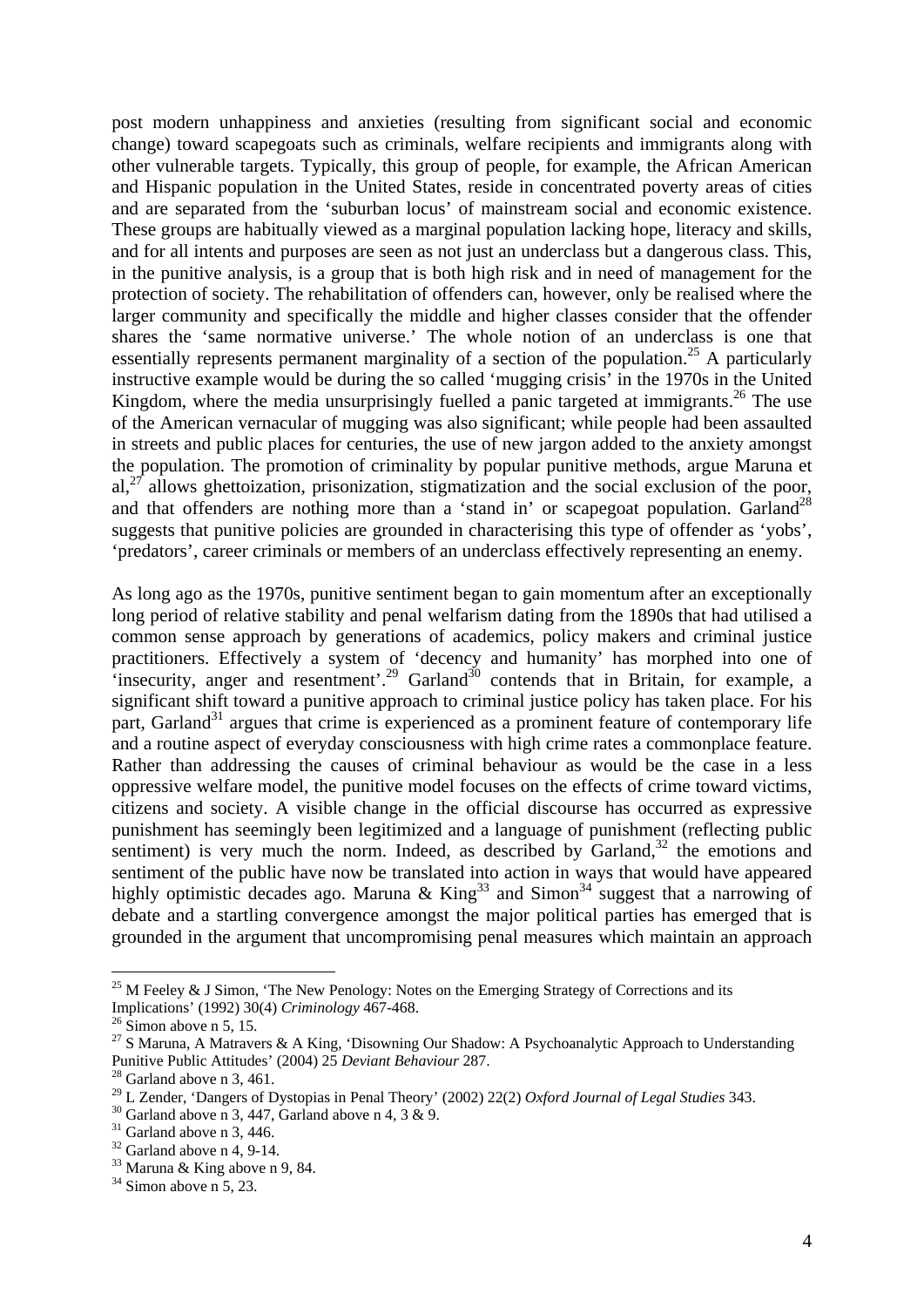of harshness and zero tolerance will be rewarded with popularity amongst the electorate. In effect, a punitive discourse has resulted that has undone much of what was achieved in the preceding century when rehabilitation was openly pursued along with other support practices and ideologies such as parole, probation and juvenile justice strategies. Although still operative in modern criminal justice systems, these measures are subordinate to popular punitive measures that emphasise personal responsibility with nominal protection from economic harm. Rather, we are left with a criminal justice regime that all but promises protection against crime. We are seemingly now immersed in an environment of previously anachronistic measures such as public shaming of offenders and other draconian measures including the wearing of striped uniforms by American prison inmates and the highly visible chain gang method of inmate work practice. Garland<sup>35</sup> also propounds the notion that states cannot bear responsibility alone for crime prevention and control. This deflection policy also serves to encourage property owners, manufacturers, employers, retailers, school authorities, parents and individual citizens amongst many others to accept some form of responsibility for crime control by reducing criminal opportunities and increasing informal controls. This is, in a sense, a renegotiation of what is a state obligation from what is not.

Margaret Thatcher, the conservative British Prime Minister, initiated a punitive approach to criminal justice after the General Election of 1979 with law and order issues very much on the agenda. The Thatcher government initiated a series of sustained attacks on the perceived weakness of the previous criminal justice approach and introduced a sustained rhetoric of punitiveness characterised by retribution and deterrence and a near-unconditionally backed police service. The Thatcher (and later John Major) conservative administration argued vehemently that crime could not be 'explained away' by social conditions. It is instructive that the Home Secretary postulated that 'prison works'. Further developments occurred in the next decade following the heavily publicised murder of toddler James Bulger by two ten year old boys that ignited much debate regrading the electorally saleable 'prison works' approach. The 'new' Labour Party under Tony Blair (unlike previous labour administrations) was actively positioned as being tough on crime and causes of crime which continues to this day. The British Labour government has been described as both populist and punitive managerialist in nature. It is instructive that since Labour's return to office in the United Kingdom, over 1000 new offences were created up until early 2005. The Blair Labour Government showed incredible aptitude in reiterating toughness on crime through the medium of 'message' by focussing the public's attention in interviews, press conferences and seemingly endless public meetings. In one celebrated response to criticism from a tabloid newspaper, Blair reeled off manifold initiatives introduced by his administration including three strikes laws, tougher penalties for rapists and drug dealers and an end to repeat cautions and other diversionary measures for juvenile offenders. The contemporary war on terror rhetoric further cements these attitudes in modern society.<sup>36</sup>

In the American arena, tough on crime rhetoric has been prevalent since the mid 1960s and can be tracked through Richard Nixon's 'war on crime' through to Ronald Reagan's 'war on drugs' policies during the 1980s. Indeed, popular punitivist rhetoric is a well entrenched ingredient in the American political debate. Bill Clinton's election to the United States presidency was in no small part due to the Clinton administration's reading of a spectacular

<u>.</u>

 $35$  Garland above n 3, 453-458.

<sup>&</sup>lt;sup>36</sup> I Loader, 'Fall of the Platonic Guardians, Liberalism, Criminology and Political Responses to Crime in England and Wales' (2006) 46(4) *British Journal of Criminology* 574-578; H Croall 'Criminal Justice in Post-Devolutionary Scotland (2006) 26(3) *Critical Social Policy* 589; T Newburn & T Jones 'Symbolic Politics and Penal Populism: The Long Shadow of Willie Horton' (2005) 1(1) *Crime, Media, Culture* 84.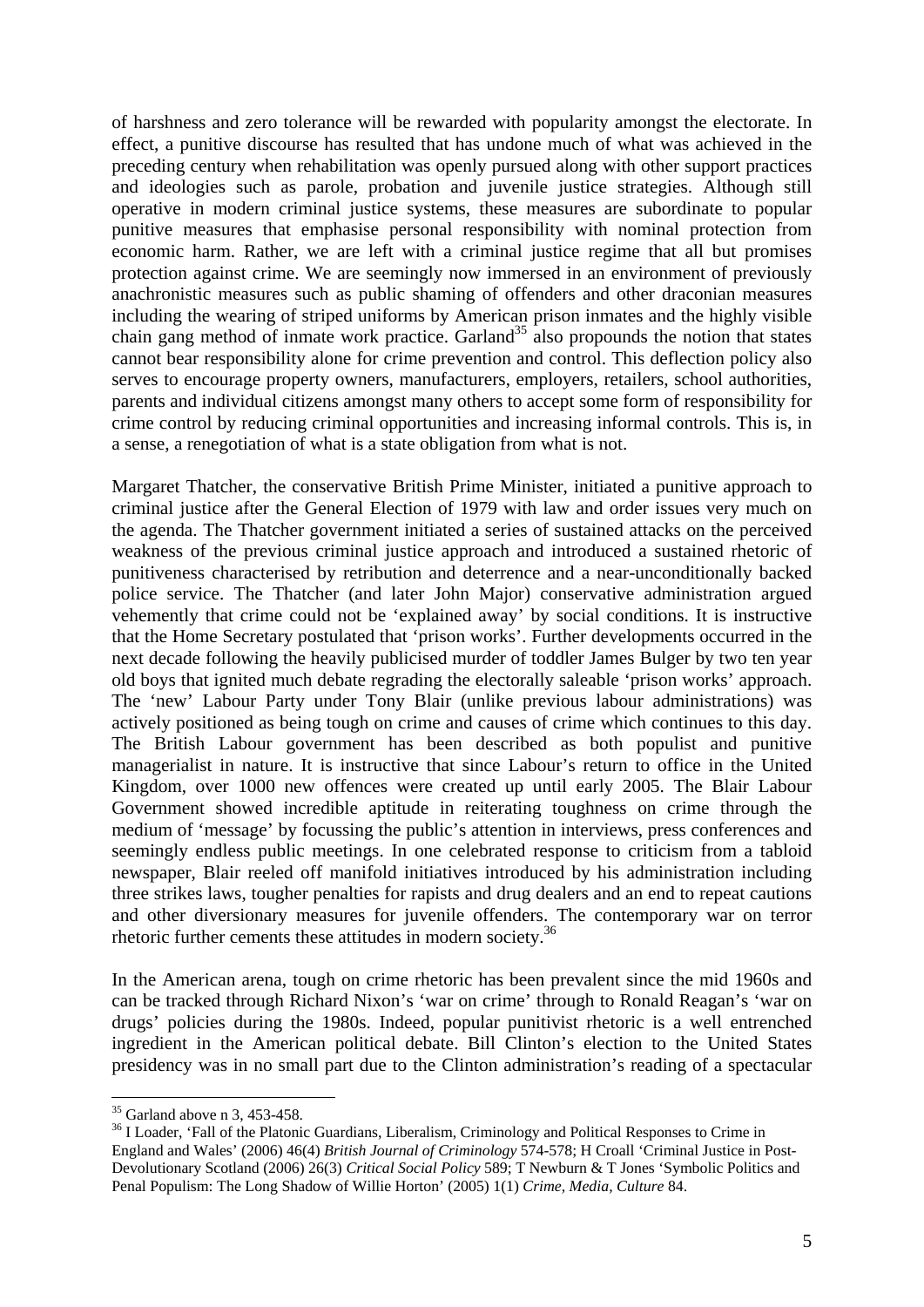defeat of Democrat Michael Dukakis in the late 1980s. With a seemingly unassailable lead in opinion polls, Dukakis was comprehensively defeated by George Bush Snr essentially as the result of a negative advertising campaign proclaiming Dukakis as soft on crime. The vehicle used by the Bush media spin doctors was a recently furloughed African American murderer who was released from prison on weekends despite a life sentence. The support of Dukakis for the furlough program and his opposition to the death penalty was turned into much political mileage by the Bush camp. The campaign appealed to the racist element of the American public and insecurities regarding crimes committed by African Americans. This was well understood by Bill Clinton during his campaign in the early 1990s, including taking a stand supporting capital punishment. A punitive approach to crime had effectively become non-negotiable in contemporary American politics by this stage with its absence akin to political 'suicide'.37

An apposite example of the continued use of such strategies in the American arena was the symbolic use of a 'War on Crime' campaign by Rudolph Giuliani, who was formally a New York City Public Prosecutor but later emerged as a wily politician with an impressive repertoire of strategies to tackle both crimes on the 'streets' and also in the 'suites'. By directing law enforcement attacks on the fabled Wall Street stock traders he expertly tapped into public anxieties about the lawlessness of affluent financial traders and naturally indulged in generous media spin on. The symbolism of Guiliani's war on crime in the Wall Street investment houses, for example, was plain to see. His zero tolerance policing did in fact result in a reduction in the crime rates (and importantly homicide) in New York during the 1990s, although other forces may have been at least partially responsible for the stellar results. His efforts in significantly reducing organised crime through clever strategies won much support from the New York public who had grown tired of, if accustomed to, the heavy influence of organised crime in the city. His final achievement was, of course, the 'War on Terror' which allowed various punitive measures to be employed under the guise of protection of American interests and citizen safety in the new environment of international terrorism.<sup>38</sup>

#### **A COUNTERPOINT TO THE POPULAR PUNITIVISM ARGUMENT**

Political expediency based upon perceived public attitudes must, however, be examined in the popular punitiveness argument. Whilst political benefit and mileage linked to public fears and anxieties of crime and criminals as described above may be useful in explaining the decline in welfarism and a return to punitive, expressive penal policy, some of the assumptions that underpin popular punitivism appear less than straightforward.

Commentators such as Maruna & King<sup>39</sup> and Maruna et al<sup>40</sup> argue that the assumption that the public is *necessarily* punitive is ambitious, with research suggesting that a more appropriate view is that public opinion toward criminal justice is perhaps reasonably moderate rather than particularly punitive. Moreover, research has also shown that the public attitude is perhaps selectively punitive, as harsh punishment for serious offenders is certainly supported by the public yet rehabilitation also attracts followers. It would seem, therefore, that public opinion on criminal justice is in fact rather fluid. Unsurprisingly, there are also

<u>.</u>

 $37$  Newburn & Jones, above n 36, 74-80.

<sup>38</sup> J Braithwaite 'What's Wrong with the Sociology of Punishment?' (2003) 7(1) *Theoretical Criminology* 20- 23.

 $\frac{25}{39}$  Maruna & King above n 9, 87.

<sup>40</sup> Maruna et al above n 27, 278.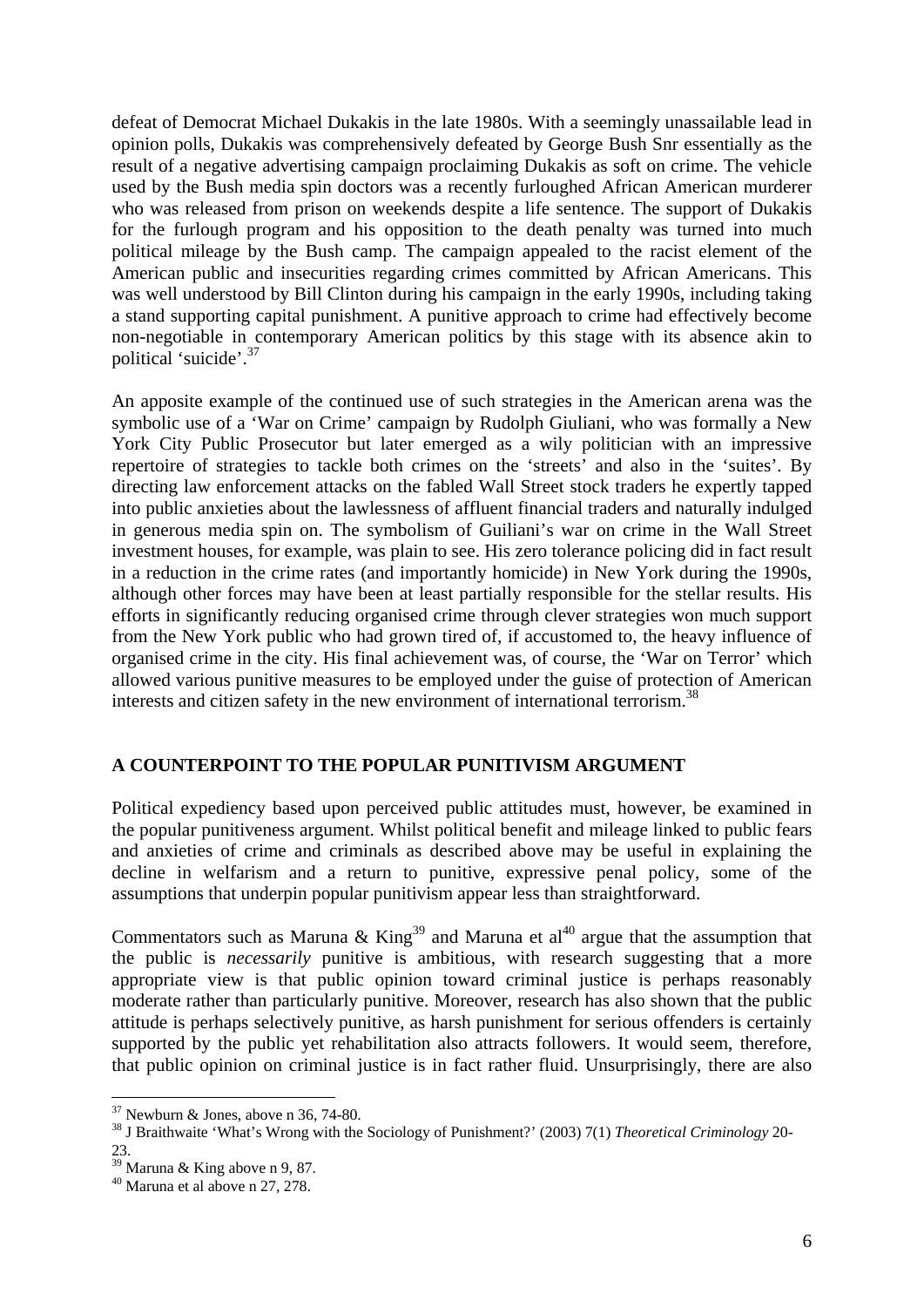cross-cultural differences in punitive attitudes. Zedner,  $41$  for example, contends that the views of Garland and other commentators that welfarism with its more rehabilitative model of criminal justice was followed by a more punitive regime may not be the case, as many criminal justice practices have carried on much as before.

Moreover, Zedner<sup> $42$ </sup> also remains unconvinced as to whether the collapse of welfarism or indeed its scale can be universally accepted. Nor could its collapse be portrayed as necessarily sudden. It is instructive that programs like probation and community service, which can both be considered as rehabilitative, have been used more, not less, frequently during the so-called punitive penal environment. Fines, for example, remained the most popular penal sanction even at the height of the welfare approach. Prisons have in fact continued to pursue rehabilitation. For example, in the United Kingdom, Rule 3 of the *Prison Rules 1999* states that 'the purpose of training and treatment of convicted prisoners shall be to encourage and assist them to lead a normal life', which exactly matches the 1964 version. Indeed, prison psychologists, probation officers, educational officers and resettlement officers continue to pursue this goal although it must be said that the political environment in which they operate is more punitive. Further, the approach by Garland and others suggesting that the criminal 'other' are deviant creatures or folk devils is also not without difficulty as, for example, class lines, race and gender differences are rarely mentioned, and nor are factors such as lifestyle, cultural background and religious identity. Issues such as these are entirely pertinent to the issue of underclass or of criminal others. It is instructive that when one examines the demographic issues many supposed concentrations of 'others' are more logically explained, although it must be said that  $Garland<sup>43</sup>$  does maintain that victimization tends to be a pocketed and concentrated phenomenon.

#### **CONCLUSION**

The widespread adherence to popular punitivism principles remains a concern in many countries. Logically, penal policy should embrace fundamental values of safety and freedom from fear and harm through the medium of deterrence from offending, incapacitation of offenders, rehabilitation of offenders, developmental or situational crime prevention, socialization and moral-educative effects. The difficulty, of course, is in the mix. Overzealous penal policy can lead to a state becoming unduly and unjustly intrusive on the liberty of citizens whilst too little security in a state will fail to satisfy core obligations. Popular punitivism, it would seem, reinforces the notion that political expediency remains a major determinant of penal policy.<sup>44</sup>

 $41$  Zedner above n 29, 344.

 $42$  Zedner above n 29, 344 & 346.

 $43$  Garland above n 3, 446.

<sup>44</sup> Tonry, above n 17, 519, 530.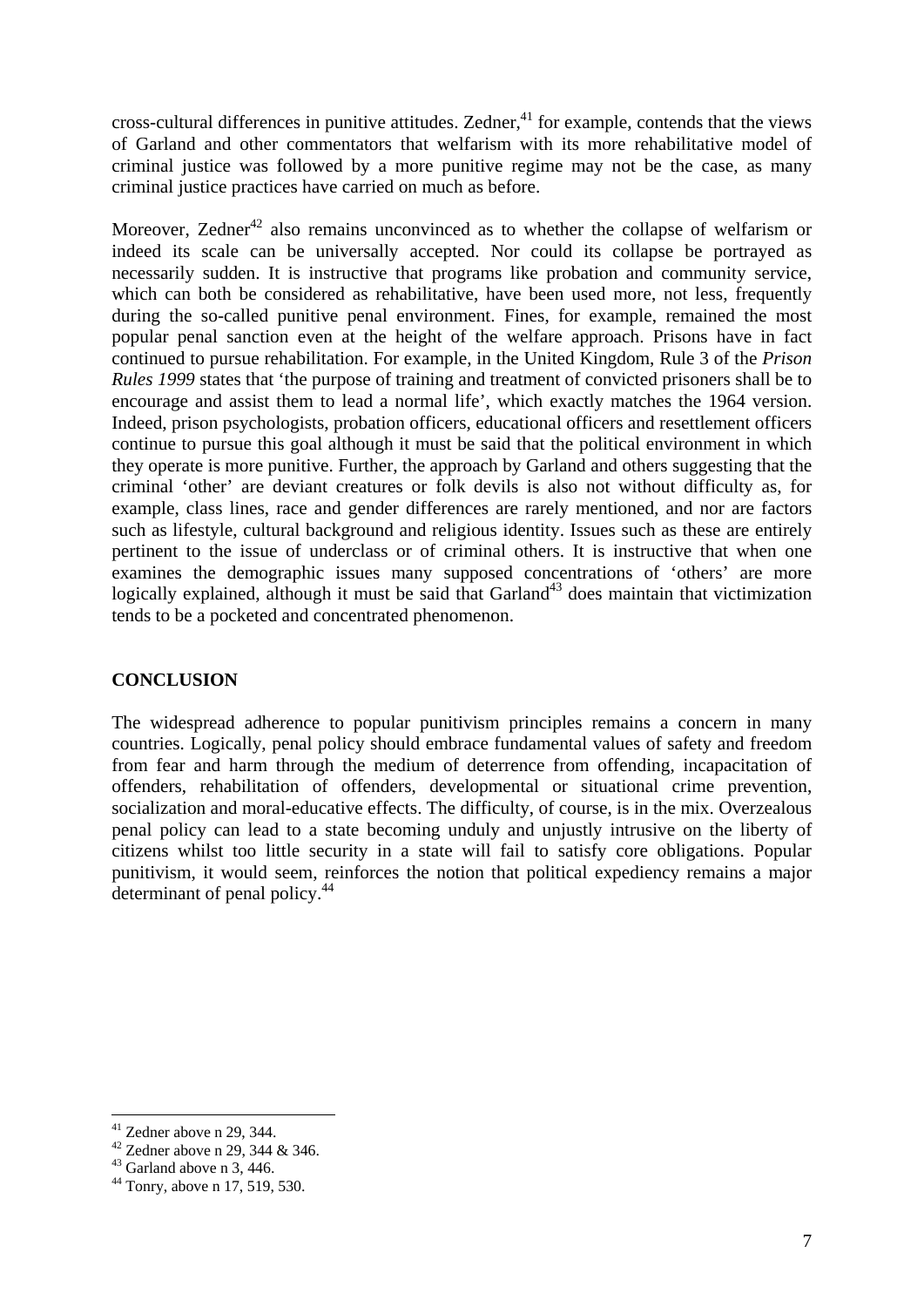# **SCHOOL OF BUSINESS LAW**

### **WORKING PAPER SERIES**

## **NUMBER AUTHOR & TITLE**

| 94.01 | Peter Williams - "The Disciplining of Government School Teachers in<br>Western Australia: An Analysis."                                                                                                                               |
|-------|---------------------------------------------------------------------------------------------------------------------------------------------------------------------------------------------------------------------------------------|
| 94.02 | Stephanie Fryer-Smith - "Attacking Official Corruption: The ICAC Model."                                                                                                                                                              |
| 94.03 | Lynne Oats, Dale Pinto and Pauline Sadler - "Penalties for Tax Return<br>Preparers."                                                                                                                                                  |
| 95.01 | Dale Pinto, Anthony Travaglione and Ron Cacioppe - "Tax Effects and<br>Human Resource Implications of Employee Share Plans."                                                                                                          |
| 95.02 | Robert Guthrie - "Worker's Compensation and Age Discrimination."                                                                                                                                                                      |
| 95.03 | Robert Guthrie - "Vallentine's Day - A Decision in Relation to the<br>Parliamentary Retiring Allowances Act 1948-1973."                                                                                                               |
| 95.04 | Robert Guthrie - "Procedure and Evidence Under the Workers Compensation<br>and Rehabilitation Act 1981."                                                                                                                              |
| 95.05 | Lynne Oats - "Taxing Corporations: Systems and Strategies."                                                                                                                                                                           |
| 95.06 | Kevin G Brown - "Western Australian Workplace Agreements."                                                                                                                                                                            |
| 95.07 | Cheryl Stickels and Robert Guthrie - "Do International Students with<br>Disabilities Get 'A Fair Go' at Australia's Universities?"                                                                                                    |
| 95.08 | Kevin G Brown - "Contracting out by Western Australian Government<br>Departments and The Legal Implications Applicable to Safety and Health."                                                                                         |
| 95.09 | Lynne Oats - "Small Business and Income Tax: A Western Australian<br>Survey."                                                                                                                                                         |
| 95.10 | Peter Williams - "Educational Negligence: An Australian Perspective."                                                                                                                                                                 |
| 95.11 | Robert Guthrie - "A Western Australian Survey on Employer Attitudes and<br>Awareness of the Industry Commission Report on Workers Compensation and<br>Amendments to the Workers Compensation and Rehabilitation Act 1981<br>$(WA).$ " |
| 95.12 | Robert Guthrie - "Workers Compensation and Industrial Relations Some<br>Reflections on Stress Claims Under the Western Australian Workers<br>Compensation and Rehabilitation Act 1981."                                               |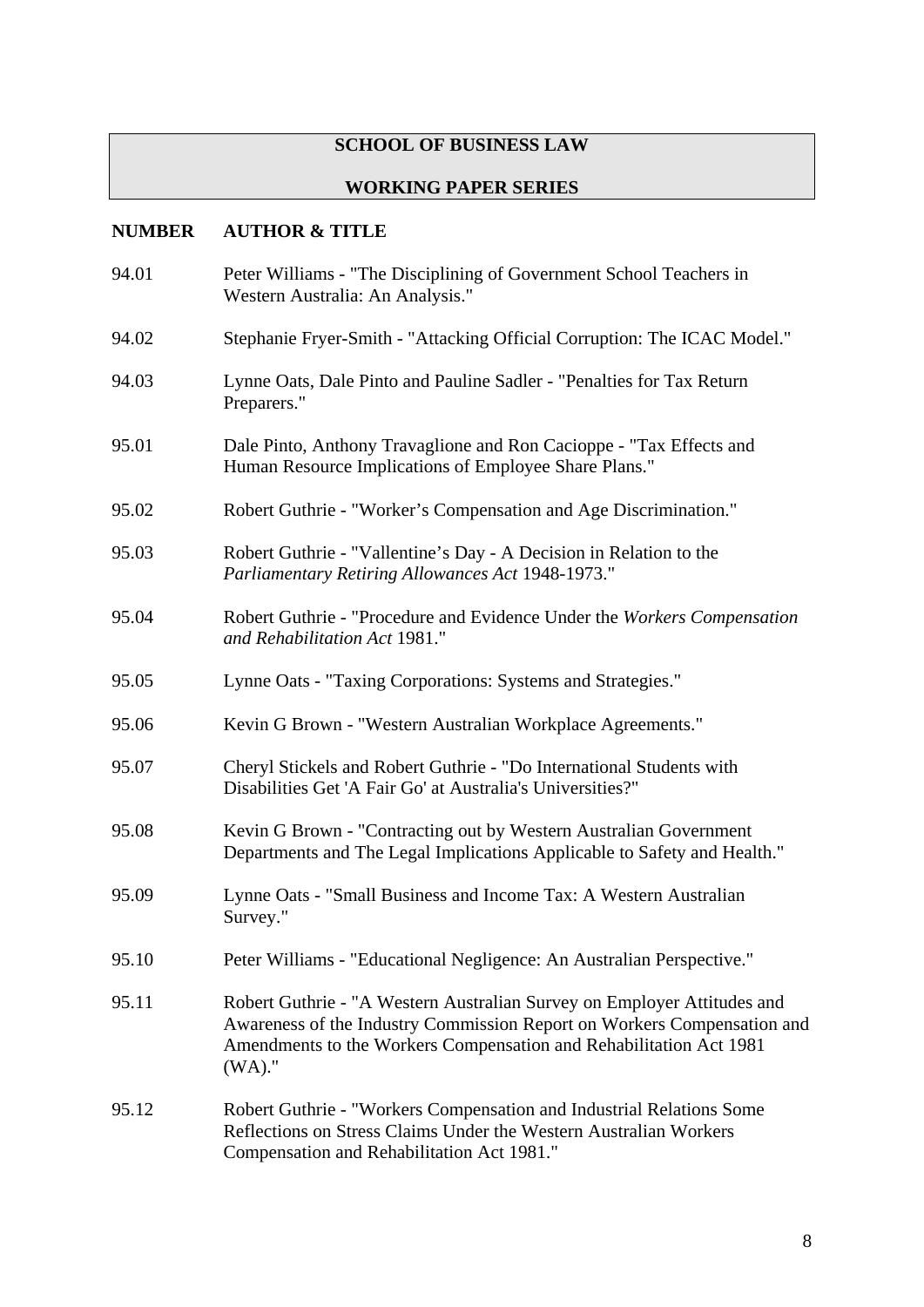| 96.01 | Peter Williams - "The Law and Students with Learning Difficulties: Some<br>Recent Developments."                                                                                          |
|-------|-------------------------------------------------------------------------------------------------------------------------------------------------------------------------------------------|
| 96.02 | Robert Guthrie. "Forms of Power in Disputes Under the Workers<br>Compensation and Rehabilitation Act 1981 (WA)."                                                                          |
| 96.03 | Robert Guthrie. "Workers Compensation Conciliation and Review: A Survey<br>of Legal Practitioner Attitudes."                                                                              |
| 96.04 | Robert Guthrie: "Workers Compensation Conciliation and Review: A Survey<br>of Trade Union Official Attitudes."                                                                            |
| 96.05 | Colin Huntly. "A Century of Incorporated Associations in Western Australia<br>$-1896-1996."$                                                                                              |
| 98.01 | Prafula Fernandez and Lynne Oats. "GST and the Small Business".                                                                                                                           |
| 98.02 | Stephanie Fryer-Smith. "Addressing Past Wrongs: Dispossession and<br>Restitution of Land in South Africa".                                                                                |
| 99.01 | Kevin G Brown. "The Legislative History of the Mines Regulation Act<br>1946."                                                                                                             |
| 99.02 | Kevin G Brown. "The Legislative History of the Coal Mines Regulation Act<br>1946"                                                                                                         |
| 99.03 | Colin Huntly. "The Origin and Function of the Associations Incorporation<br>Act 1987 (WA) in three scenes."                                                                               |
| 99.04 | Colin Huntly. "The Associations Incorporation Act 1987 (WA) & Corporate<br>Law Reform: Challenges for the Accounting Profession."                                                         |
| 99.05 | Colin Huntly. "The Exercise of Discipline".                                                                                                                                               |
| 99.06 | Colin Huntly. "Real Estate Issues for Clubs & Associations."                                                                                                                              |
| 03.01 | Dr. Michael S. King. "Geraldton Alternative Sentencing Regime: First Year<br>Self-Evaluation."                                                                                            |
| 04.01 | Philip Barclay Gurney. "Circumventing the Controlled Foreign Company and<br>Foreign Investment Fund Regimes in Australia and New Zealand: Has<br>Legitimate Tax Avoidance Been Possible?" |
| 04.02 | Robert Guthrie and Francis Meredith, "Frustration of the Contract of<br>Employment and Long Term Absence from Work."                                                                      |
| 04.03 | Colin Fong, "How to Conquer Tax Research: Making the Most of Online<br>Resources."                                                                                                        |
| 04.04 | Colin Fong, "The Joys and Woes of Electronic Legal and Tax Research."                                                                                                                     |